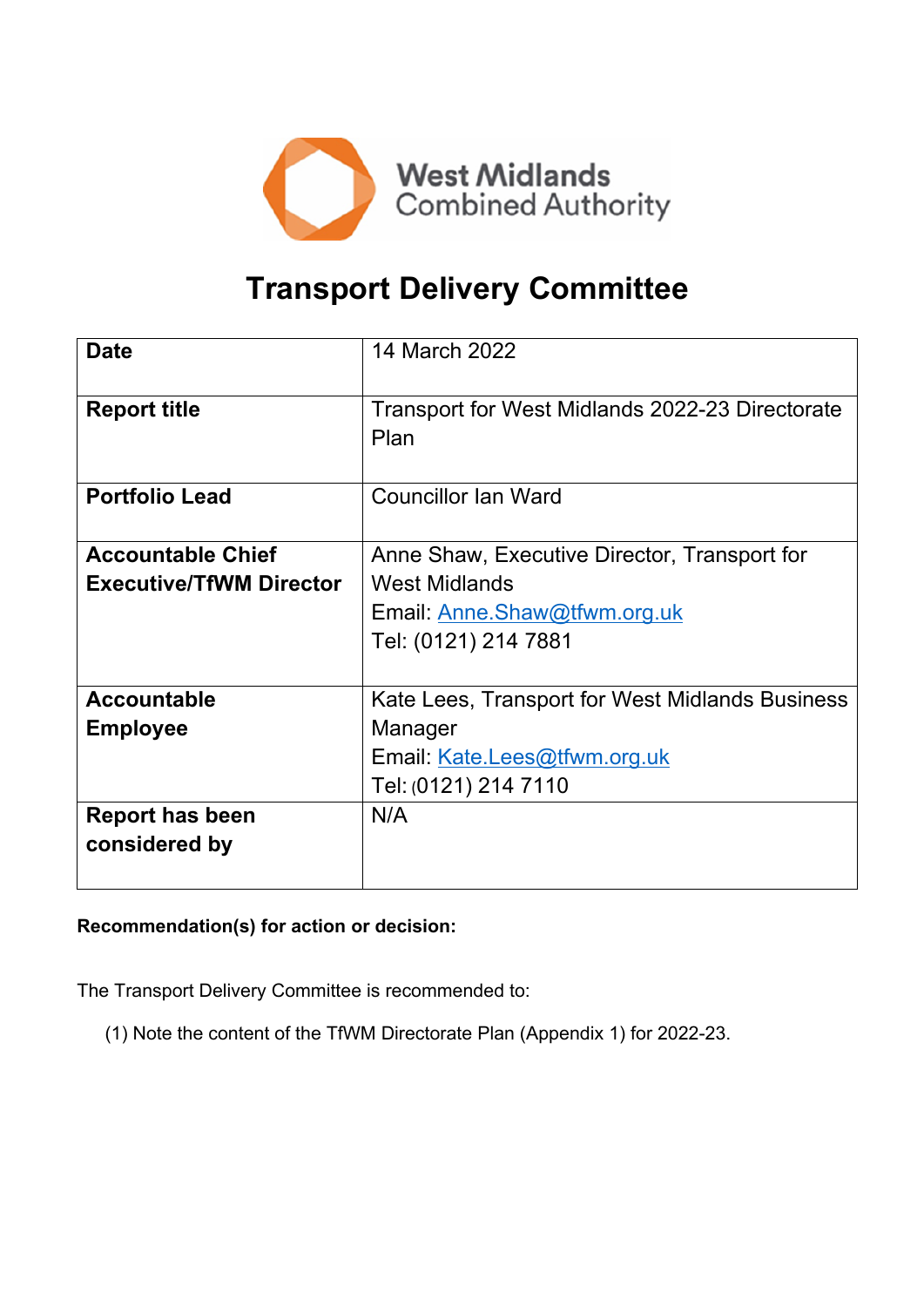# **1. Purpose**

1.1 The purpose of this report is to share a draft of the Transport for West Midlands, 2022-23 Directorate Plan with the Transport Delivery Committee, providing members with an overview of the agreed High-Level Deliverables (HLDs) agreed for the forth coming financial year.

## **2. Background**

- 2.1 For the first time since its creation the West Midlands Combined Authority (WMCA) has produced a set of corporate Aims and Objectives that set out how we will deliver the region's priorities over the next three years (2021-2024).
- 2.2 Each financial year a new set of HLDs aligning to the Aims and Objectives will be produced and published in the Corporate Annual Plan, and which will define the organisations activity over the forthcoming year.
- 2.3 Underneath this, directorates plans will be produced locally to help provide employees with an overview of the activity taking place across their directorate, and which will enable them to see how their work activity contributes to the delivery of the corporate Aims and Objectives via the golden thread.
- 2.4 Although the TfWM's directorate plan is currently in draft format we wanted to share with members to ensure they have oversight of the deliverables. The plan will be finalised ahead of the new financial year and sit underneath the WMCA business plan.

### **3. Financial Implications**

3.1 There are no direct finance implications from this report. The financial commentary and information is in line with the 2022/23 budget report approved by WMCA Board on 11 February 2022. The budget process has included the alignment of planned activity and resource. The WMCA Board papers have also outlined risks identified, particularly around bus funding as we continue to recover from Covid 19, and the appropriate mitigations.

### **4. Legal Implications**

4.1 None.

# **5. Impact on Delivery of Strategic Transport Plan**

5.1 TfWM's HLDs have been designed in conjunction with the newly refreshed Local Transport Plan ensuring they are homogenous with both the region's future transport priorities and as well as the wider WMCA commitments.

### **6. Equalities Implications**

6.1 All deliverables